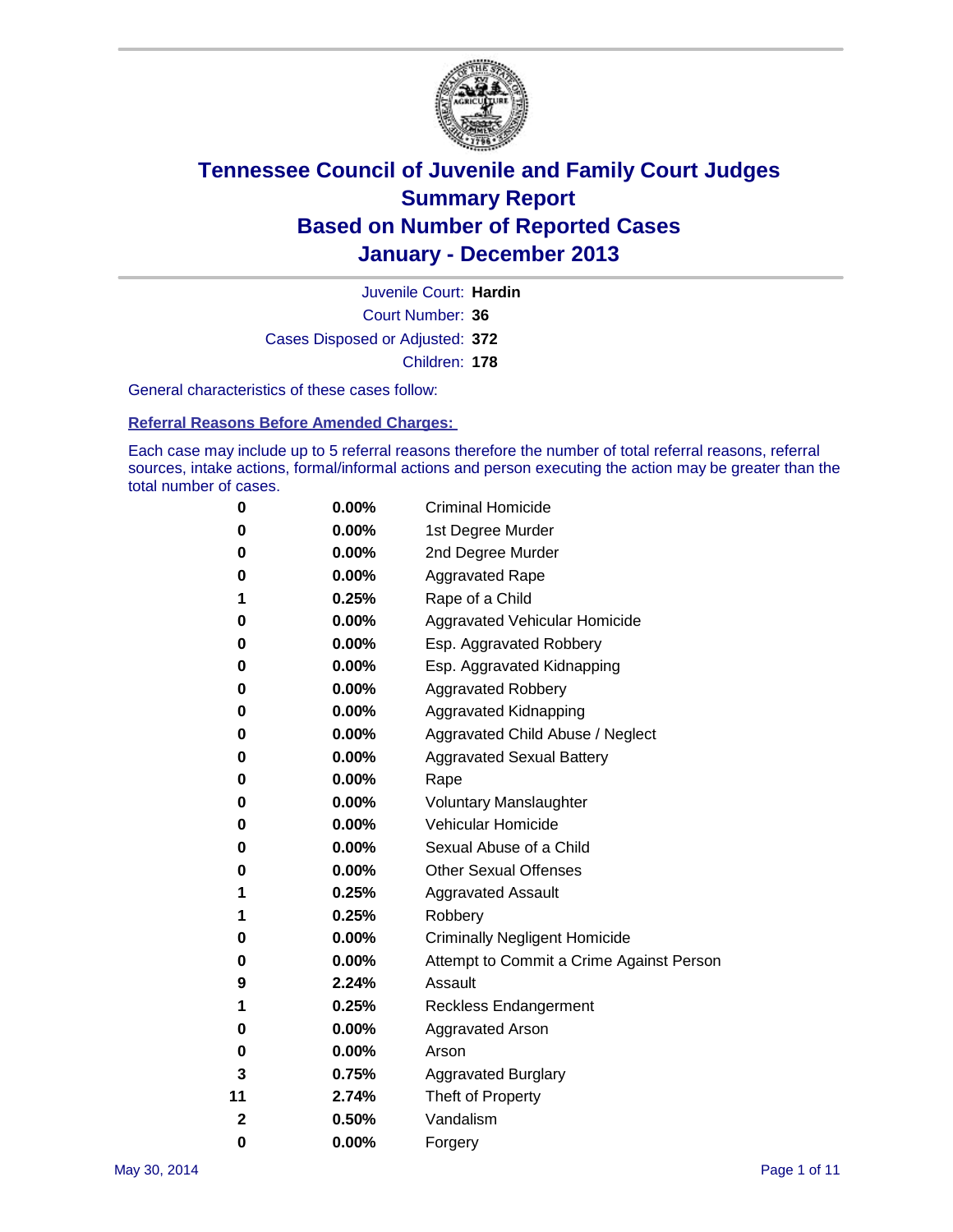

Court Number: **36** Juvenile Court: **Hardin** Cases Disposed or Adjusted: **372** Children: **178**

#### **Referral Reasons Before Amended Charges:**

Each case may include up to 5 referral reasons therefore the number of total referral reasons, referral sources, intake actions, formal/informal actions and person executing the action may be greater than the total number of cases.

| $\boldsymbol{0}$ | 0.00% | <b>Worthless Checks</b>                                     |
|------------------|-------|-------------------------------------------------------------|
| 0                | 0.00% | Illegal Possession / Fraudulent Use of Credit / Debit Cards |
| 0                | 0.00% | <b>Burglary</b>                                             |
| 0                | 0.00% | Unauthorized Use of a Vehicle                               |
| 0                | 0.00% | <b>Cruelty to Animals</b>                                   |
| 0                | 0.00% | Sale of Controlled Substances                               |
| 7                | 1.74% | <b>Other Drug Offenses</b>                                  |
| 1                | 0.25% | Possession of Controlled Substances                         |
| 0                | 0.00% | <b>Criminal Attempt</b>                                     |
| 4                | 1.00% | Carrying Weapons on School Property                         |
| 1                | 0.25% | Unlawful Carrying / Possession of a Weapon                  |
| 1                | 0.25% | <b>Evading Arrest</b>                                       |
| 0                | 0.00% | Escape                                                      |
| 3                | 0.75% | Driving Under Influence (DUI)                               |
| 6                | 1.49% | Possession / Consumption of Alcohol                         |
| 0                | 0.00% | Resisting Stop, Frisk, Halt, Arrest or Search               |
| 0                | 0.00% | <b>Aggravated Criminal Trespass</b>                         |
| 0                | 0.00% | Harassment                                                  |
| 0                | 0.00% | Failure to Appear                                           |
| 0                | 0.00% | Filing a False Police Report                                |
| 0                | 0.00% | Criminal Impersonation                                      |
| 23               | 5.72% | <b>Disorderly Conduct</b>                                   |
| 4                | 1.00% | <b>Criminal Trespass</b>                                    |
| 3                | 0.75% | <b>Public Intoxication</b>                                  |
| 0                | 0.00% | Gambling                                                    |
| 3                | 0.75% | <b>Traffic</b>                                              |
| 0                | 0.00% | <b>Local Ordinances</b>                                     |
| 4                | 1.00% | Violation of Wildlife Regulations                           |
| 21               | 5.22% | Contempt of Court                                           |
| 4                | 1.00% | Violation of Probation                                      |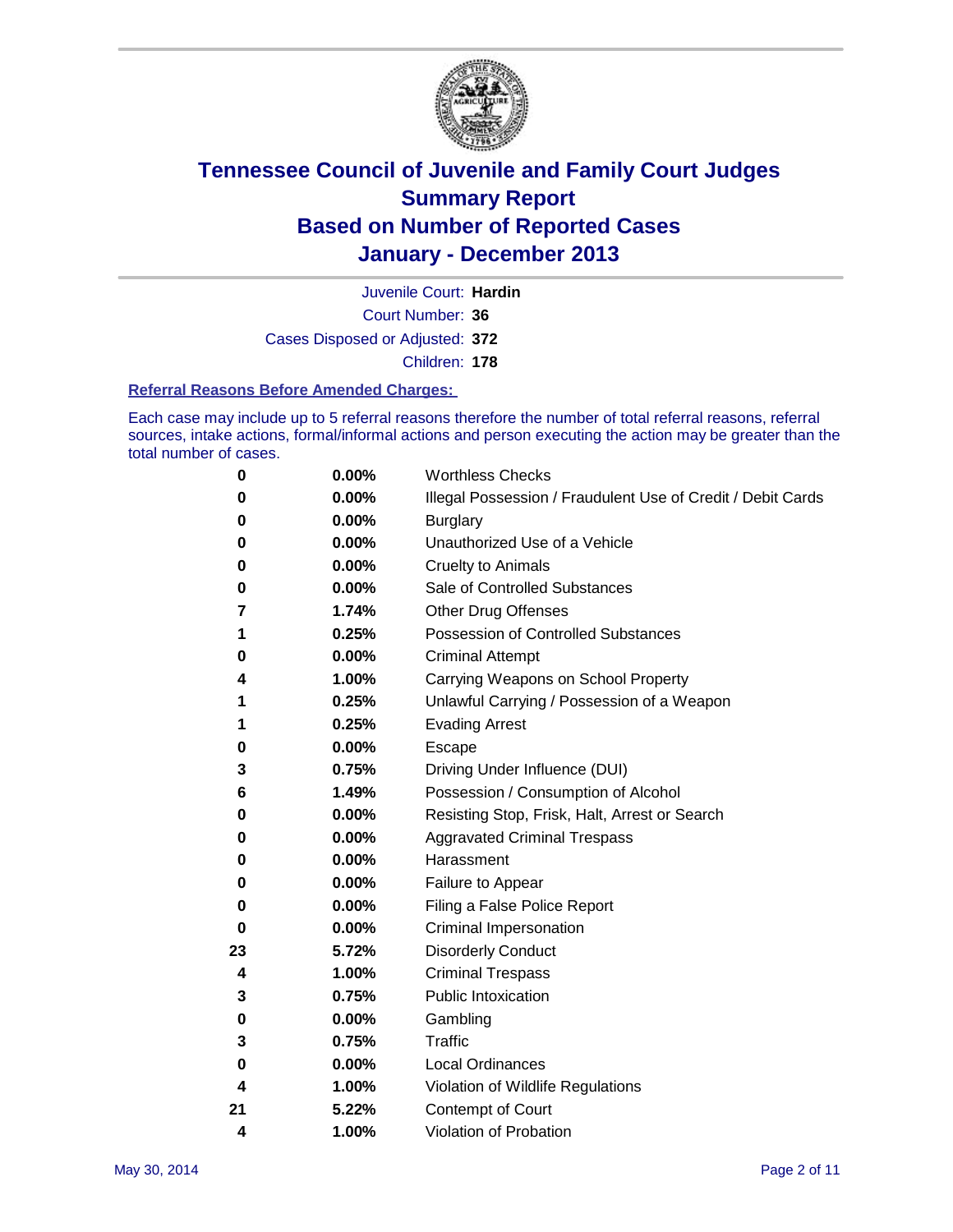

Court Number: **36** Juvenile Court: **Hardin** Cases Disposed or Adjusted: **372** Children: **178**

#### **Referral Reasons Before Amended Charges:**

Each case may include up to 5 referral reasons therefore the number of total referral reasons, referral sources, intake actions, formal/informal actions and person executing the action may be greater than the total number of cases.

| $\bf{0}$ | $0.00\%$ | Violation of Aftercare                 |
|----------|----------|----------------------------------------|
| 11       | 2.74%    | <b>Unruly Behavior</b>                 |
| 42       | 10.45%   | Truancy                                |
| 3        | 0.75%    | In-State Runaway                       |
| 1        | 0.25%    | Out-of-State Runaway                   |
| 31       | 7.71%    | Possession of Tobacco Products         |
| 0        | 0.00%    | Violation of a Valid Court Order       |
| $\bf{0}$ | 0.00%    | <b>Violation of Curfew</b>             |
| 0        | 0.00%    | Sexually Abused Child                  |
| 0        | 0.00%    | <b>Physically Abused Child</b>         |
| $\bf{0}$ | 0.00%    | Dependency / Neglect                   |
| $\bf{0}$ | 0.00%    | <b>Termination of Parental Rights</b>  |
| $\bf{0}$ | 0.00%    | <b>Violation of Pretrial Diversion</b> |
| 0        | 0.00%    | Violation of Informal Adjustment       |
| 174      | 43.28%   | <b>Judicial Review</b>                 |
| 0        | $0.00\%$ | <b>Administrative Review</b>           |
| 0        | 0.00%    | <b>Foster Care Review</b>              |
| $\bf{0}$ | 0.00%    | Custody                                |
| $\bf{0}$ | 0.00%    | Visitation                             |
| 0        | 0.00%    | Paternity / Legitimation               |
| 0        | 0.00%    | <b>Child Support</b>                   |
| 0        | 0.00%    | <b>Request for Medical Treatment</b>   |
| 0        | 0.00%    | <b>Consent to Marry</b>                |
| 26       | 6.47%    | Other                                  |
| 402      | 100.00%  | <b>Total Referrals</b>                 |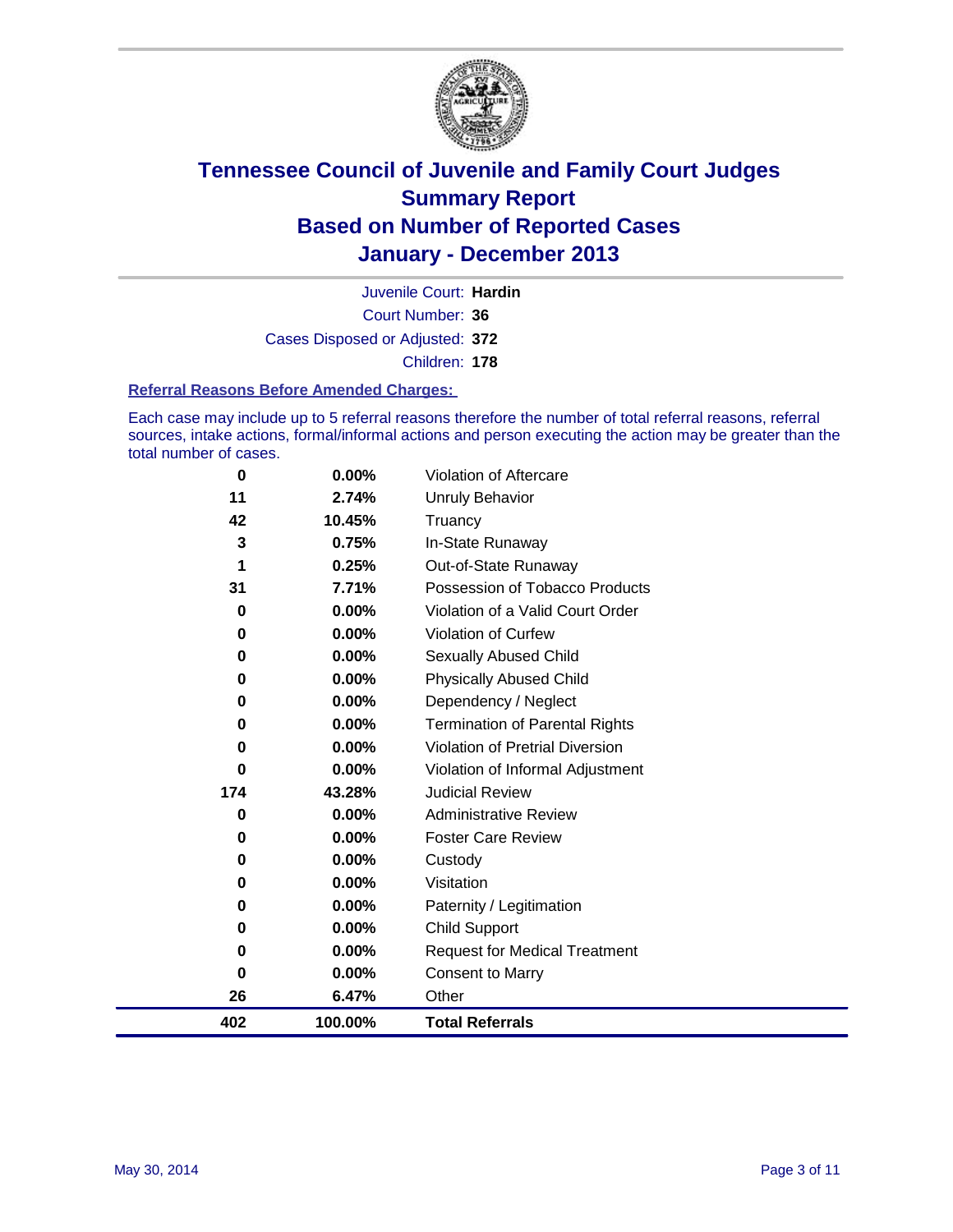

|                            |                                 | Juvenile Court: Hardin            |  |
|----------------------------|---------------------------------|-----------------------------------|--|
|                            |                                 | Court Number: 36                  |  |
|                            | Cases Disposed or Adjusted: 372 |                                   |  |
|                            |                                 | Children: 178                     |  |
| <b>Referral Sources: 1</b> |                                 |                                   |  |
| 72                         | 17.91%                          | <b>Law Enforcement</b>            |  |
| 18                         | 4.48%                           | Parents                           |  |
| $\bf{0}$                   | 0.00%                           | <b>Relatives</b>                  |  |
| 0                          | 0.00%                           | Self                              |  |
| 106                        | 26.37%                          | School                            |  |
| 0                          | 0.00%                           | <b>CSA</b>                        |  |
| $\mathbf 2$                | 0.50%                           | <b>DCS</b>                        |  |
| 0                          | 0.00%                           | <b>Other State Department</b>     |  |
| 0                          | 0.00%                           | <b>District Attorney's Office</b> |  |
| 198                        | 49.25%                          | <b>Court Staff</b>                |  |
| 0                          | 0.00%                           | Social Agency                     |  |
| 4                          | 1.00%                           | <b>Other Court</b>                |  |
| $\mathbf 2$                | 0.50%                           | Victim                            |  |
| 0                          | 0.00%                           | Child & Parent                    |  |
| 0                          | 0.00%                           | Hospital                          |  |
| 0                          | 0.00%                           | Unknown                           |  |
| $\bf{0}$                   | 0.00%                           | Other                             |  |
| 402                        | 100.00%                         | <b>Total Referral Sources</b>     |  |

### **Age of Child at Referral: 2**

| 178 | 100.00%  | <b>Total Child Count</b> |
|-----|----------|--------------------------|
| 0   | 0.00%    | <b>Unknown</b>           |
| 0   | $0.00\%$ | Ages 19 and Over         |
| 50  | 28.09%   | Ages 17 through 18       |
| 76  | 42.70%   | Ages 15 through 16       |
| 29  | 16.29%   | Ages 13 through 14       |
| 11  | 6.18%    | Ages 11 through 12       |
| 12  | 6.74%    | Ages 10 and Under        |
|     |          |                          |

<sup>1</sup> If different than number of Referral Reasons (402), verify accuracy of your court's data.

<sup>2</sup> One child could be counted in multiple categories, verify accuracy of your court's data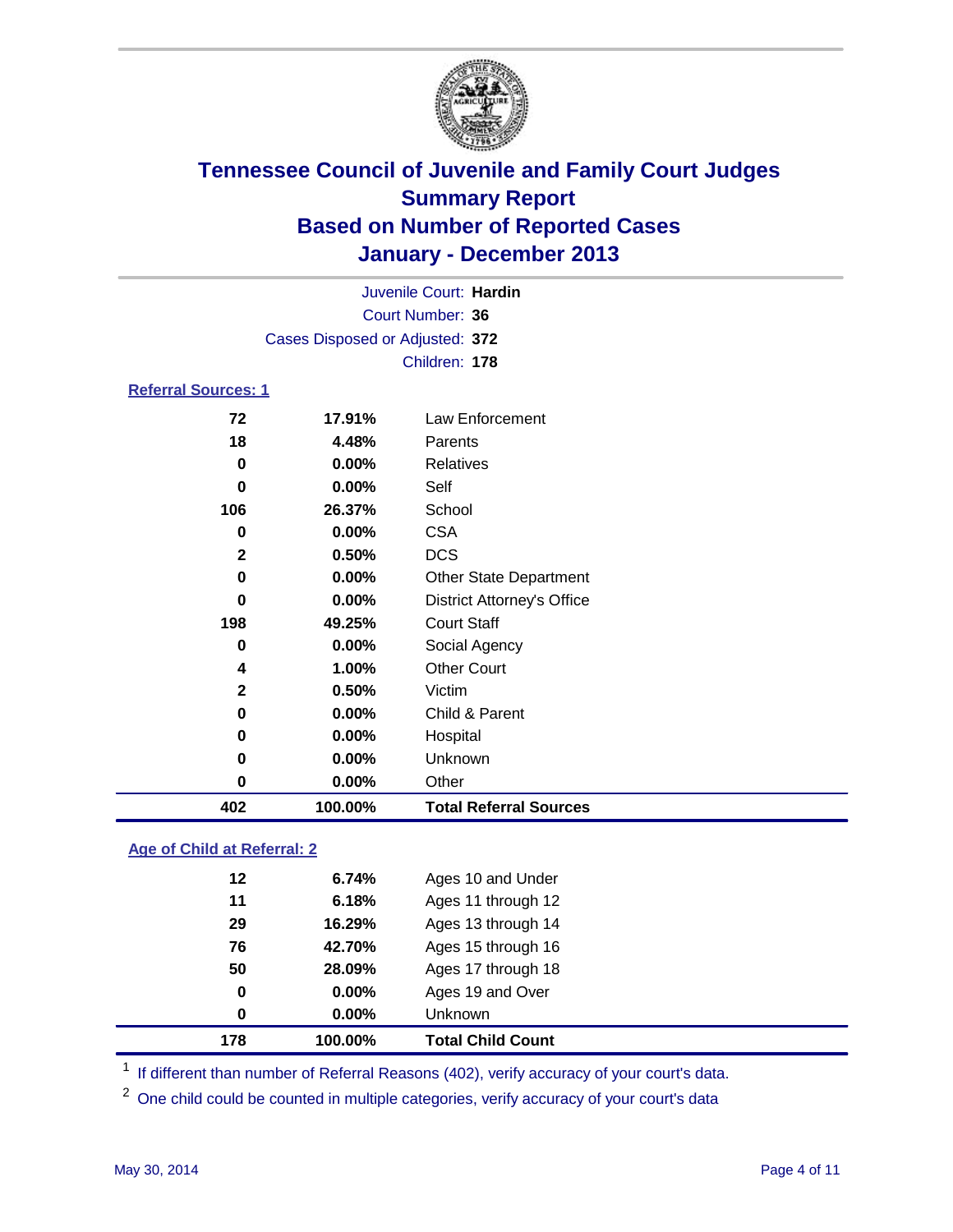

| Juvenile Court: Hardin                  |                                 |                          |  |  |
|-----------------------------------------|---------------------------------|--------------------------|--|--|
| Court Number: 36                        |                                 |                          |  |  |
|                                         | Cases Disposed or Adjusted: 372 |                          |  |  |
|                                         |                                 | Children: 178            |  |  |
| Sex of Child: 1                         |                                 |                          |  |  |
| 117                                     | 65.73%                          | Male                     |  |  |
| 61                                      | 34.27%                          | Female                   |  |  |
| $\mathbf 0$                             | 0.00%                           | Unknown                  |  |  |
| 178                                     | 100.00%                         | <b>Total Child Count</b> |  |  |
| Race of Child: 1                        |                                 |                          |  |  |
| 168                                     | 94.38%                          | White                    |  |  |
| 8                                       | 4.49%                           | African American         |  |  |
| $\bf{0}$                                | 0.00%                           | Native American          |  |  |
| 0                                       | 0.00%                           | Asian                    |  |  |
| 1                                       | 0.56%                           | Mixed                    |  |  |
| 1                                       | 0.56%                           | Unknown                  |  |  |
| 178                                     | 100.00%                         | <b>Total Child Count</b> |  |  |
| <b>Hispanic Origin: 1</b>               |                                 |                          |  |  |
| 3                                       | 1.69%                           | Yes                      |  |  |
| 170                                     | 95.51%                          | <b>No</b>                |  |  |
| 5                                       | 2.81%                           | Unknown                  |  |  |
| 178                                     | 100.00%                         | <b>Total Child Count</b> |  |  |
| <b>School Enrollment of Children: 1</b> |                                 |                          |  |  |
| 172                                     | 96.63%                          | Yes                      |  |  |
| 4                                       | 2.25%                           | No                       |  |  |
| $\mathbf{2}$                            | 1.12%                           | Unknown                  |  |  |
| 178                                     | 100.00%                         | <b>Total Child Count</b> |  |  |

One child could be counted in multiple categories, verify accuracy of your court's data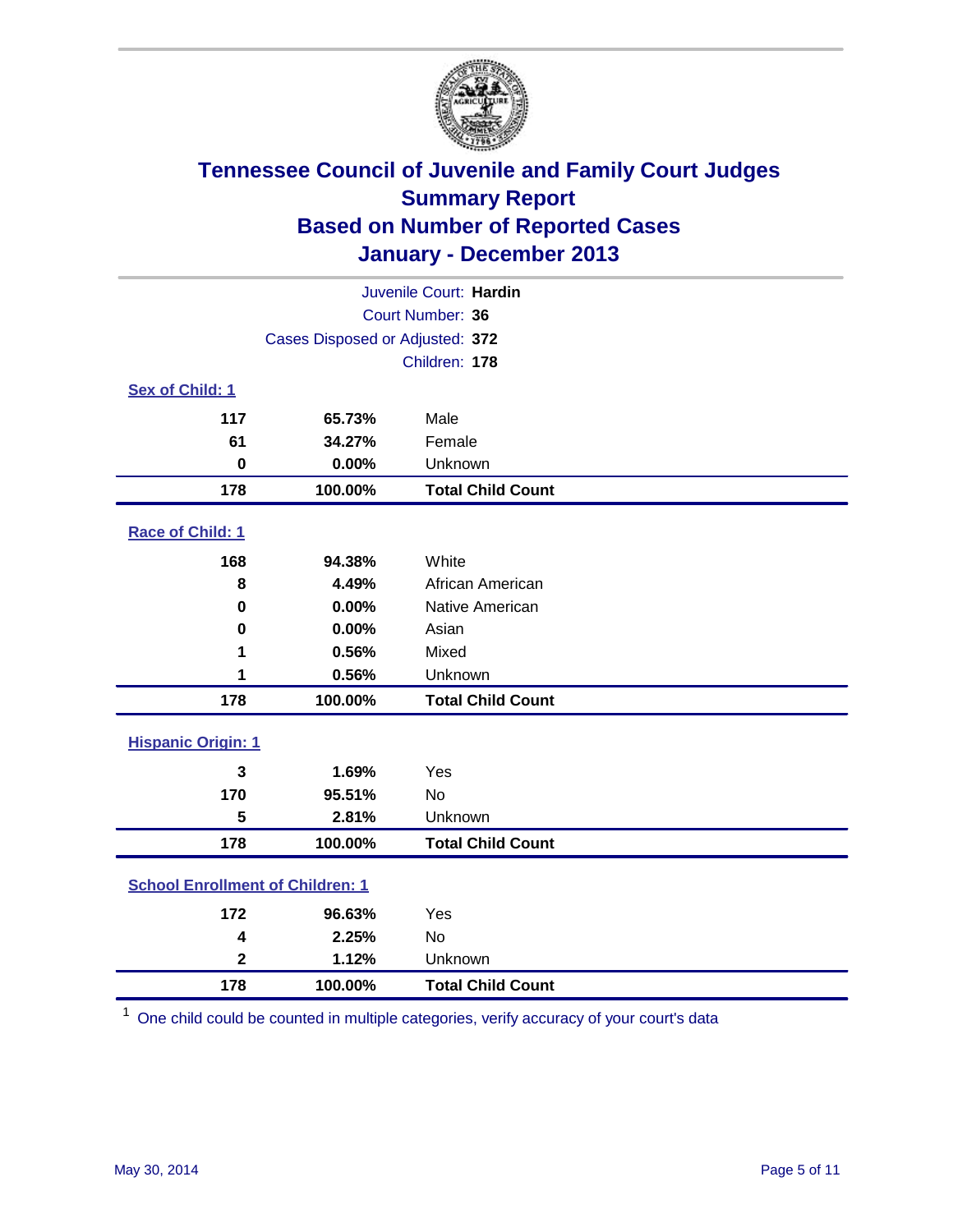

Court Number: **36** Juvenile Court: **Hardin** Cases Disposed or Adjusted: **372** Children: **178**

### **Living Arrangement of Child at Time of Referral: 1**

| 178 | 100.00%  | <b>Total Child Count</b>     |
|-----|----------|------------------------------|
| 2   | 1.12%    | Other                        |
| 0   | $0.00\%$ | Unknown                      |
| 0   | $0.00\%$ | Independent                  |
| 0   | $0.00\%$ | In an Institution            |
| 0   | $0.00\%$ | In a Residential Center      |
| 0   | $0.00\%$ | In a Group Home              |
| 1   | 0.56%    | With Foster Family           |
| 2   | 1.12%    | <b>With Adoptive Parents</b> |
| 13  | 7.30%    | <b>With Relatives</b>        |
| 12  | 6.74%    | With Father                  |
| 86  | 48.31%   | With Mother                  |
| 9   | 5.06%    | With Mother and Stepfather   |
| 8   | 4.49%    | With Father and Stepmother   |
| 45  | 25.28%   | With Both Biological Parents |
|     |          |                              |

#### **Type of Detention: 2**

| 372 | 100.00%  | <b>Total Detention Count</b> |  |
|-----|----------|------------------------------|--|
| 0   | $0.00\%$ | Other                        |  |
| 369 | 99.19%   | Does Not Apply               |  |
| 0   | $0.00\%$ | <b>Unknown</b>               |  |
| 0   | $0.00\%$ | <b>Psychiatric Hospital</b>  |  |
| 0   | 0.00%    | Jail - No Separation         |  |
| 0   | $0.00\%$ | Jail - Partial Separation    |  |
| 0   | 0.00%    | Jail - Complete Separation   |  |
| 3   | 0.81%    | Juvenile Detention Facility  |  |
| 0   | $0.00\%$ | Non-Secure Placement         |  |
|     |          |                              |  |

<sup>1</sup> One child could be counted in multiple categories, verify accuracy of your court's data

If different than number of Cases (372) verify accuracy of your court's data.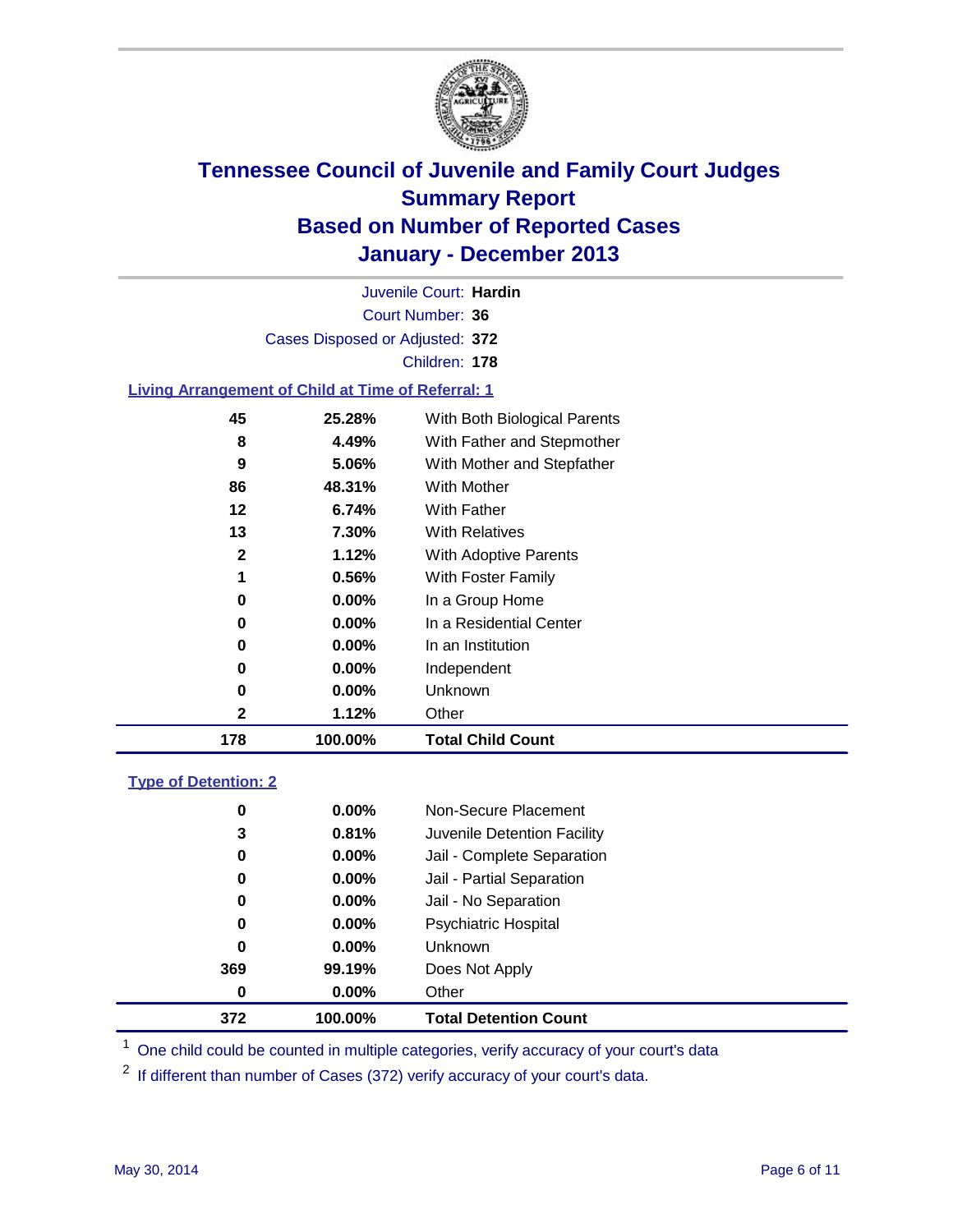

|                                                    |         | Juvenile Court: Hardin               |  |  |
|----------------------------------------------------|---------|--------------------------------------|--|--|
| Court Number: 36                                   |         |                                      |  |  |
| Cases Disposed or Adjusted: 372                    |         |                                      |  |  |
|                                                    |         | Children: 178                        |  |  |
| <b>Placement After Secure Detention Hearing: 1</b> |         |                                      |  |  |
| 3                                                  | 0.81%   | Returned to Prior Living Arrangement |  |  |
| $\bf{0}$                                           | 0.00%   | Juvenile Detention Facility          |  |  |
| 0                                                  | 0.00%   | Jail                                 |  |  |
| 0                                                  | 0.00%   | Shelter / Group Home                 |  |  |
| 0                                                  | 0.00%   | <b>Foster Family Home</b>            |  |  |
| $\bf{0}$                                           | 0.00%   | Psychiatric Hospital                 |  |  |
| 0                                                  | 0.00%   | Unknown                              |  |  |
| 369                                                | 99.19%  | Does Not Apply                       |  |  |
| 0                                                  | 0.00%   | Other                                |  |  |
| 372                                                | 100.00% | <b>Total Placement Count</b>         |  |  |
|                                                    |         |                                      |  |  |
| <b>Intake Actions: 2</b>                           |         |                                      |  |  |
| 179                                                | 44.53%  | <b>Petition Filed</b>                |  |  |
| 1                                                  | 0.25%   | <b>Motion Filed</b>                  |  |  |
| 3                                                  | 0.75%   | <b>Citation Processed</b>            |  |  |
| $\bf{0}$                                           | 0.00%   | Notification of Paternity Processed  |  |  |
| 174                                                | 43.28%  | Scheduling of Judicial Review        |  |  |
| $\bf{0}$                                           | 0.00%   | Scheduling of Administrative Review  |  |  |
| 0                                                  | 0.00%   | Scheduling of Foster Care Review     |  |  |
| $\bf{0}$                                           | 0.00%   | Unknown                              |  |  |
| 23                                                 | 5.72%   | Does Not Apply                       |  |  |
| 22                                                 | 5.47%   | Other                                |  |  |
| 402                                                | 100.00% | <b>Total Intake Count</b>            |  |  |

<sup>1</sup> If different than number of Cases (372) verify accuracy of your court's data.

<sup>2</sup> If different than number of Referral Reasons (402), verify accuracy of your court's data.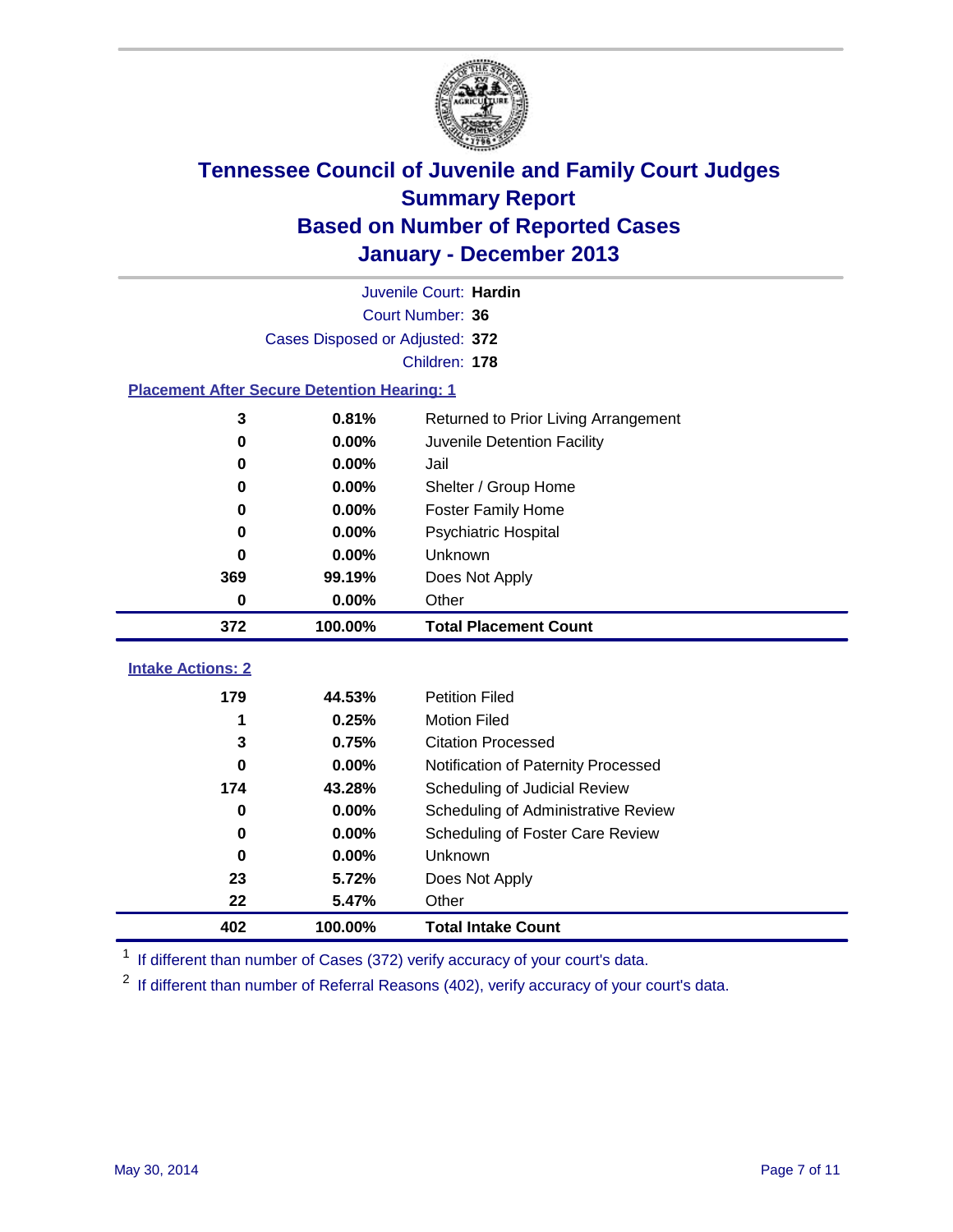

Court Number: **36** Juvenile Court: **Hardin** Cases Disposed or Adjusted: **372** Children: **178**

### **Last Grade Completed by Child: 1**

| 178          | 100.00% | <b>Total Child Count</b> |
|--------------|---------|--------------------------|
| $\bf{0}$     | 0.00%   | Other                    |
| 14           | 7.87%   | Unknown                  |
| 3            | 1.69%   | Never Attended School    |
| 1            | 0.56%   | Graduated                |
| $\bf{0}$     | 0.00%   | <b>GED</b>               |
| $\bf{0}$     | 0.00%   | Non-Graded Special Ed    |
| $\bf{0}$     | 0.00%   | 12th Grade               |
| 17           | 9.55%   | 11th Grade               |
| 25           | 14.04%  | 10th Grade               |
| 46           | 25.84%  | 9th Grade                |
| 35           | 19.66%  | 8th Grade                |
| 13           | 7.30%   | 7th Grade                |
| 7            | 3.93%   | 6th Grade                |
| 8            | 4.49%   | 5th Grade                |
| 1            | 0.56%   | 4th Grade                |
| 3            | 1.69%   | 3rd Grade                |
| 1            | 0.56%   | 2nd Grade                |
| 1            | 0.56%   | 1st Grade                |
| $\mathbf{2}$ | 1.12%   | Kindergarten             |
| $\bf{0}$     | 0.00%   | Preschool                |
| 1            | 0.56%   | Too Young for School     |

| <b>Enrolled in Special Education: 1</b> |      |     |  |  |
|-----------------------------------------|------|-----|--|--|
|                                         | 562% | Yes |  |  |

| 178 | 100.00% | <b>Total Child Count</b> |  |
|-----|---------|--------------------------|--|
| 19  | 10.67%  | Unknown                  |  |
| 149 | 83.71%  | No                       |  |
| 10  | 5.62%   | Yes                      |  |

One child could be counted in multiple categories, verify accuracy of your court's data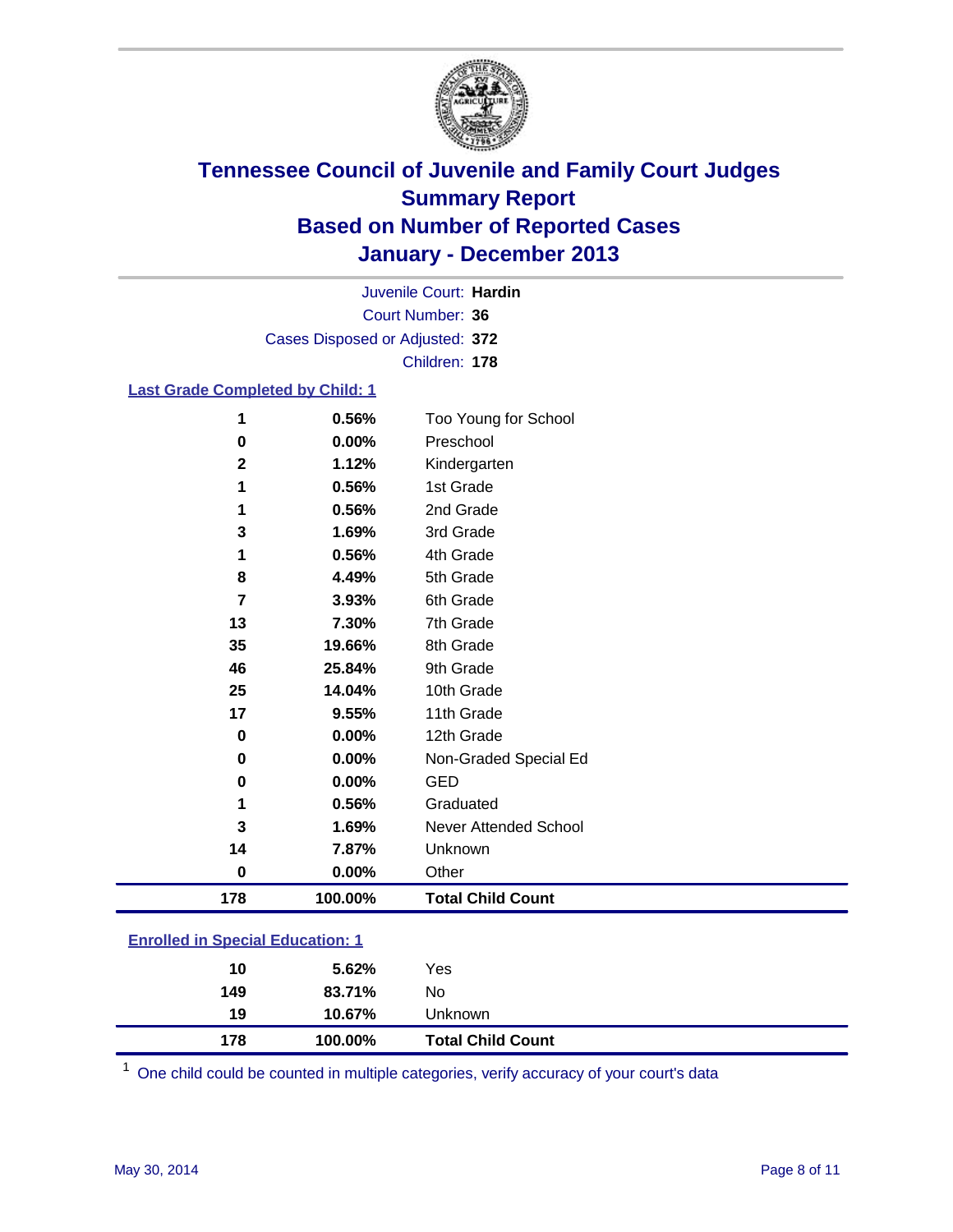

|                              |                                 | Juvenile Court: Hardin    |
|------------------------------|---------------------------------|---------------------------|
|                              |                                 | Court Number: 36          |
|                              | Cases Disposed or Adjusted: 372 |                           |
|                              |                                 | Children: 178             |
| <b>Action Executed By: 1</b> |                                 |                           |
| 395                          | 98.26%                          | Judge                     |
| 0                            | $0.00\%$                        | Magistrate                |
| 7                            | 1.74%                           | <b>YSO</b>                |
| 0                            | $0.00\%$                        | Other                     |
| 0                            | $0.00\%$                        | Unknown                   |
| 402                          | 100.00%                         | <b>Total Action Count</b> |

### **Formal / Informal Actions: 1**

| 86           | 21.39%   | Dismissed                                        |
|--------------|----------|--------------------------------------------------|
| 3            | 0.75%    | Retired / Nolle Prosequi                         |
| 70           | 17.41%   | <b>Complaint Substantiated Delinquent</b>        |
| 11           | 2.74%    | <b>Complaint Substantiated Status Offender</b>   |
| 1            | 0.25%    | <b>Complaint Substantiated Dependent/Neglect</b> |
| 0            | $0.00\%$ | <b>Complaint Substantiated Abused</b>            |
| 0            | $0.00\%$ | <b>Complaint Substantiated Mentally III</b>      |
| 33           | 8.21%    | Informal Adjustment                              |
| $\mathbf{2}$ | 0.50%    | <b>Pretrial Diversion</b>                        |
| 0            | $0.00\%$ | <b>Transfer to Adult Court Hearing</b>           |
| 0            | $0.00\%$ | Charges Cleared by Transfer to Adult Court       |
| $\bf{0}$     | $0.00\%$ | Special Proceeding                               |
| 33           | 8.21%    | <b>Review Concluded</b>                          |
| 149          | 37.06%   | Case Held Open                                   |
| 14           | 3.48%    | Other                                            |
| 0            | $0.00\%$ | <b>Unknown</b>                                   |
| 402          | 100.00%  | <b>Total Action Count</b>                        |

<sup>1</sup> If different than number of Referral Reasons (402), verify accuracy of your court's data.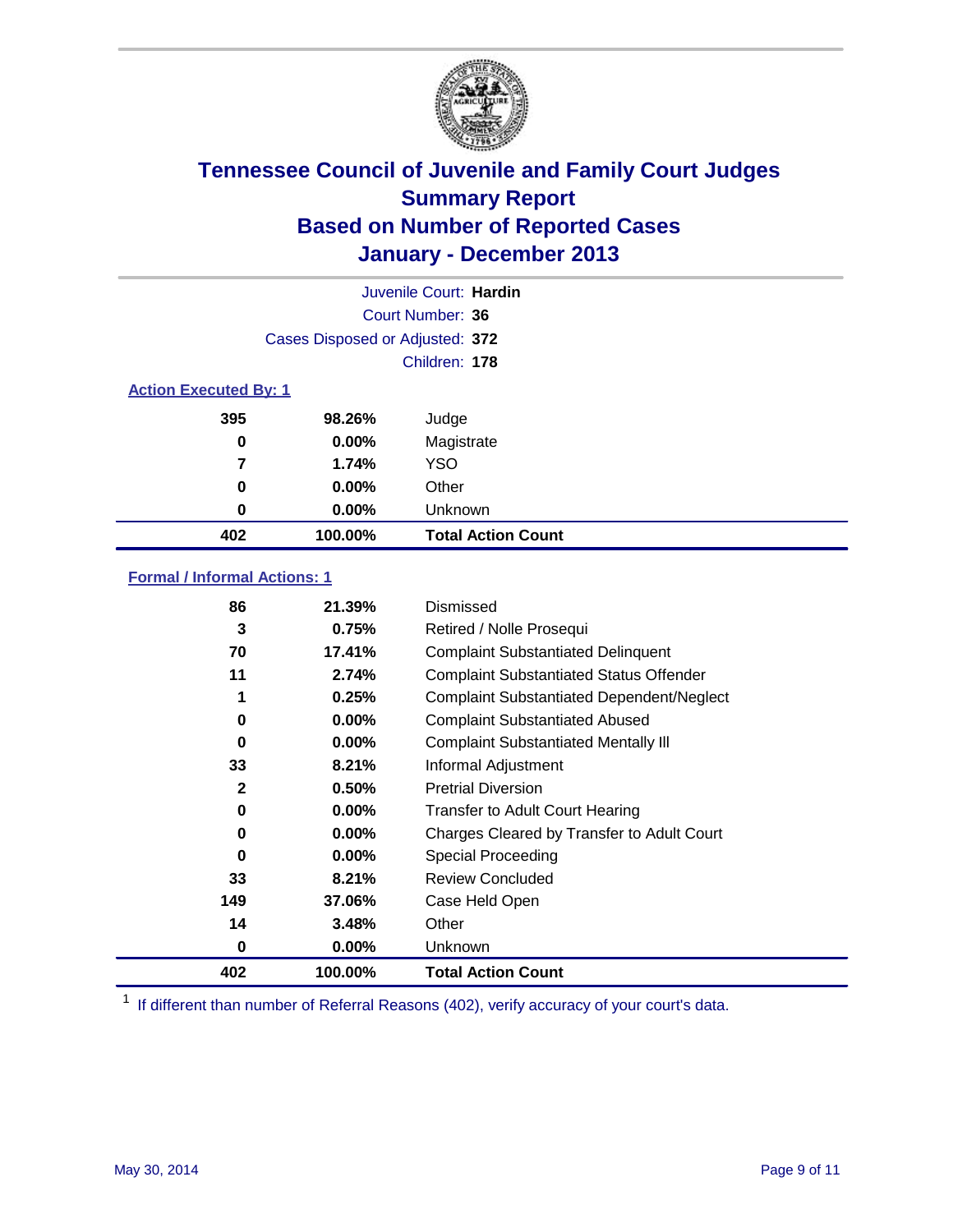

|                       |                                 | Juvenile Court: Hardin                                |
|-----------------------|---------------------------------|-------------------------------------------------------|
|                       |                                 | Court Number: 36                                      |
|                       | Cases Disposed or Adjusted: 372 |                                                       |
|                       |                                 | Children: 178                                         |
| <b>Case Outcomes:</b> |                                 | There can be multiple outcomes for one child or case. |
| 84                    | 13.50%                          | Case Dismissed                                        |
| 2                     | 0.32%                           | Case Retired or Nolle Prosequi                        |
| 0                     | 0.00%                           | Warned / Counseled                                    |
| 162                   | 26.05%                          | Held Open For Review                                  |
| 1                     | 0.16%                           | Supervision / Probation to Juvenile Court             |
| 0                     | 0.00%                           | <b>Probation to Parents</b>                           |
| 1                     | 0.16%                           | Referral to Another Entity for Supervision / Service  |
| 33                    | 5.31%                           | Referred for Mental Health Counseling                 |
| 3                     | 0.48%                           | Referred for Alcohol and Drug Counseling              |
| 0                     | 0.00%                           | Referred to Alternative School                        |
| 0                     | 0.00%                           | Referred to Private Child Agency                      |
| 2                     | 0.32%                           | Referred to Defensive Driving School                  |
| 1                     | 0.16%                           | Referred to Alcohol Safety School                     |
| 18                    | 2.89%                           | Referred to Juvenile Court Education-Based Program    |
| 3                     | 0.48%                           | Driver's License Held Informally                      |
| 0                     | 0.00%                           | <b>Voluntary Placement with DMHMR</b>                 |
| 0                     | 0.00%                           | <b>Private Mental Health Placement</b>                |
| 0                     | 0.00%                           | <b>Private MR Placement</b>                           |
| 0                     | 0.00%                           | Placement with City/County Agency/Facility            |
| 1                     | 0.16%                           | Placement with Relative / Other Individual            |
| 16                    | 2.57%                           | Fine                                                  |
| 40                    | 6.43%                           | <b>Public Service</b>                                 |
| 12                    | 1.93%                           | Restitution                                           |
| 0                     | 0.00%                           | <b>Runaway Returned</b>                               |
| 32                    | 5.14%                           | No Contact Order                                      |
| 0                     | 0.00%                           | Injunction Other than No Contact Order                |
| 0                     | 0.00%                           | <b>House Arrest</b>                                   |
| 1                     | 0.16%                           | <b>Court Defined Curfew</b>                           |
| 16                    | 2.57%                           | Dismissed from Informal Adjustment                    |
| 0                     | 0.00%                           | Dismissed from Pretrial Diversion                     |
| 1                     | 0.16%                           | Released from Probation                               |
| 0                     | 0.00%                           | <b>Transferred to Adult Court</b>                     |
| 0                     | $0.00\%$                        | <b>DMHMR Involuntary Commitment</b>                   |